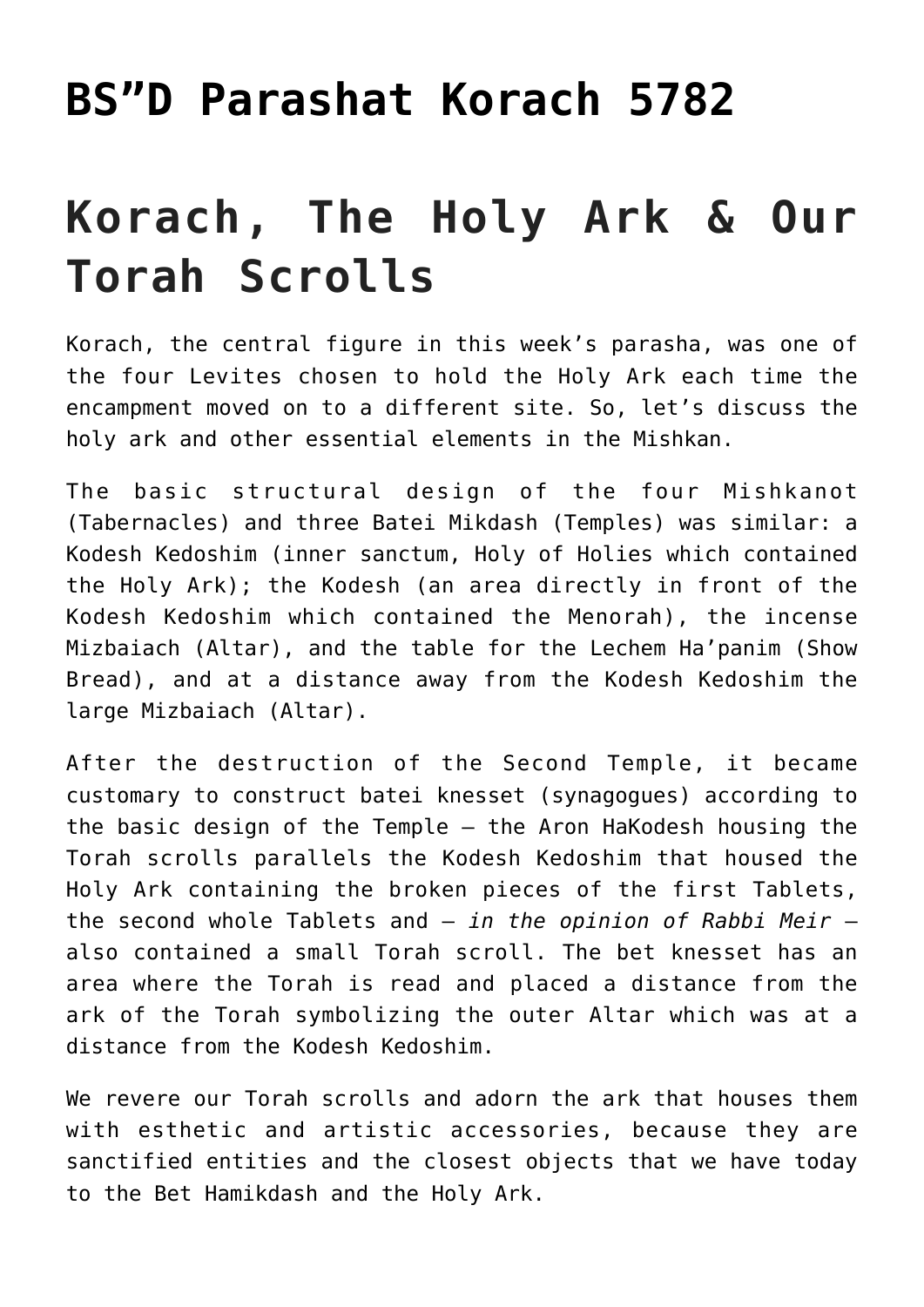## **60th Aliya Anniversary**

On Thursday of this week (24 Sivan), my wife and I will B"H celebrate 60 years since our aliya to Eretz Yisrael. While discussing with our extended family the various possibilities of how to celebrate (including Shabbat in a hotel), my wife and I decided to donate the money to a meaningful charity in the name of every family member and with those yet to be born to be added to the list.

Were it feasible, I would erect an imposing bet knesset on the Temple Mount. However, even if the government would support such a plan, the next Bet Hamikdash will have already descended from heaven during the time needed to pass all the Israeli bureaucracy.

While pondering the situation, our youngest daughter Shulamit's husband Uri came up with a suggestion that opened new vistas of possibilities.

A word about Uri. He is the head of the Oz Ve'Hadar (strength and glory) project which inspects, evaluates, and corrects every Torah scroll donated to the army and to the Ministry of Defense for their many needs.

He took us to the headquarters of the military rabbinate near the city of Ramle. It was an overwhelming experience. We were met by Major Ronen Aharon, commander of the unit that deals with technology in the military rabbinate. What could possibly be technology in the rabbinate? We were taken into a very large room housing hundreds of Torah scrolls. The scrolls are being prepared to be sent to the numerous military units from the northern border to the Sinai desert where we received the Torah.

There is a section of fully kosher and untouched scrolls (the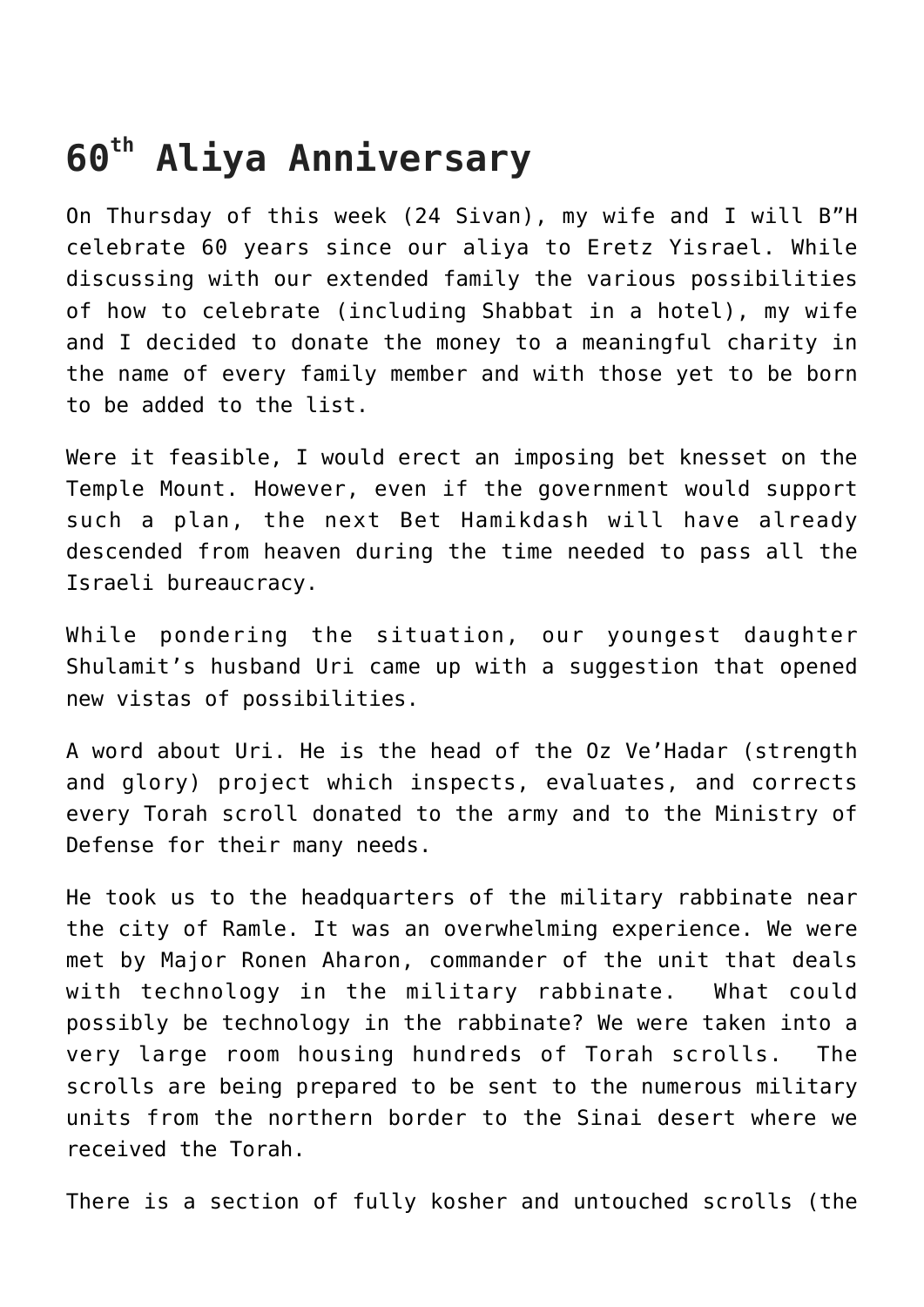officer did not reveal how many) that are distributed immediately to every reserve unit called up to active duty. Moreover, the number of religious soldiers is increasing as the army expands; and in accordance with military law, every unit must receive a Torah scroll. This wing of the Rabbinate is a beehive of activity not found in any army in the world, except perhaps as part of the future army of the Mashiach.

Our tour continued on to the laboratory, which uses top-ofthe-line technology to inspect every mezuzah and pair of tefillin purchased by or donated to the army. The soldiers in this unit are former yeshiva students, all in uniform and working day and night to keep up with the needs. Every mezuzah and the inner parchments of tefillin are photographed and enlarged to make the inspection quicker and more thorough. It is a marvel that an organization designated for war is aware that, in a Jewish army, the spiritual weapons of Torah and tefillin must also accompany the soldiers.

Each of the hundreds of Torah scrolls is numbered and its history recorded in a bullet-shaped metal case containing a chip that is imbedded in one of the wooden handles of the scroll. The chip permits the officer in charge to know where the Torah is at any given moment, even on the borders of Egypt and in a submarine.

Major Aharon informed us of the plan to turn this large room and its holy contents into the world's largest Aron Kodesh, where anyone who enters will feel that he is indeed in an Aron Kodesh. It is now in the planning stages and will include artistic woodwork and a grand parochet (curtain or tapestry).

The renovation is expensive, but it doesn't matter, because living in HaShem's "sacred precinct" for 60 years has made us billionaires in mitzvot. This is the meaningful project that we decided to fund – this unique transformation from warehouse to Aron Kodesh.